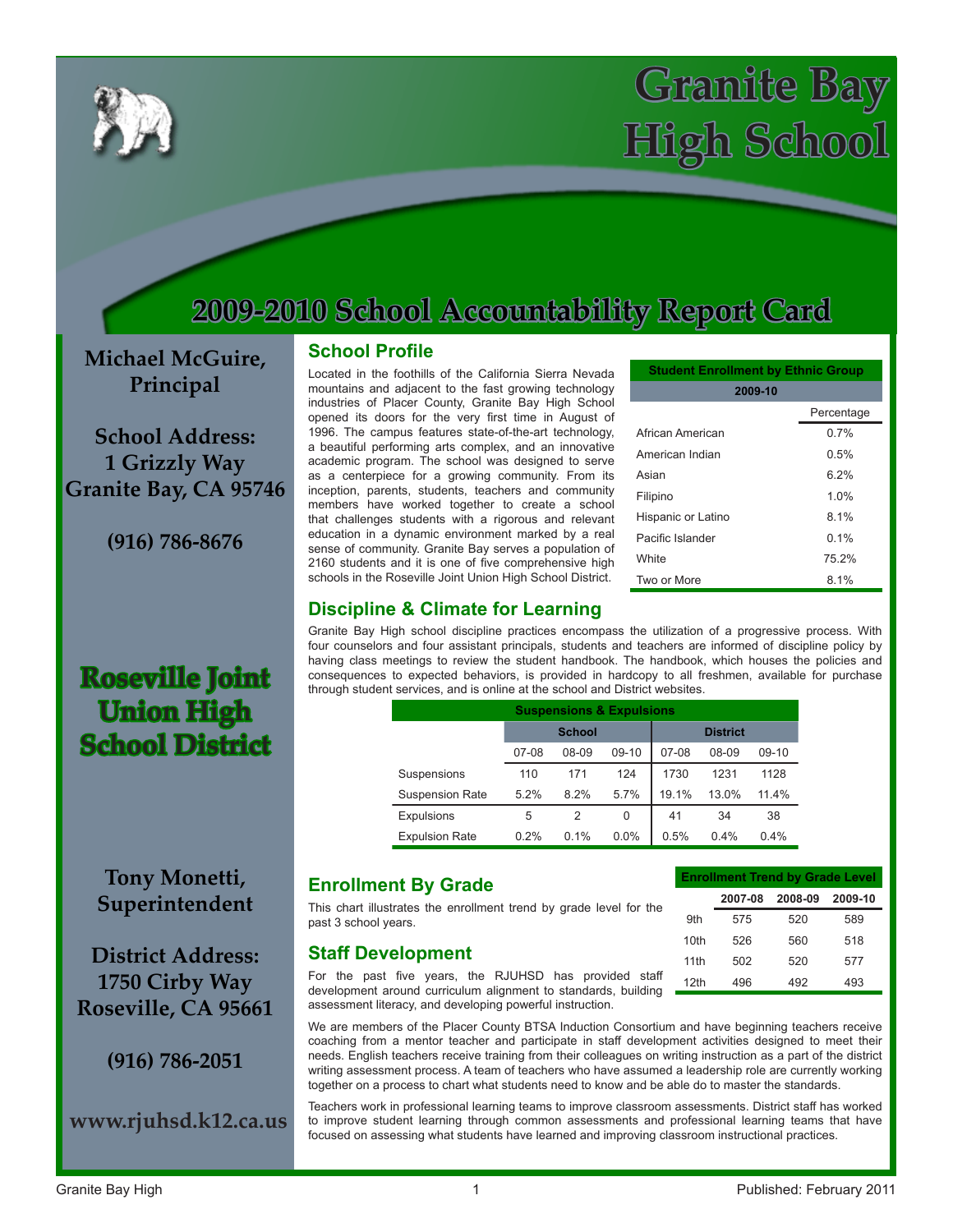#### **Class Size**

Average class sizes vary by grade level and subject area taught. The table indicates the average class size by grade level or subject area, as well as the number of classes offered in reference to their enrollment.

| <b>Class Size Distribution</b> |    |                                          |    |                 |    |                              |    |    |                               |                          |    |    |
|--------------------------------|----|------------------------------------------|----|-----------------|----|------------------------------|----|----|-------------------------------|--------------------------|----|----|
|                                |    |                                          |    |                 |    |                              |    |    | <b>Classrooms Containing:</b> |                          |    |    |
|                                |    | $1 - 20$<br>Average<br><b>Class Size</b> |    | <b>Students</b> |    | $21 - 32$<br><b>Students</b> |    |    |                               | $33+$<br><b>Students</b> |    |    |
|                                | 08 | 09                                       | 10 | 08              | 09 | 10                           | 08 | 09 | 10                            | 08                       | 09 | 10 |
| English                        | 29 | 29                                       | 31 | 12              | 16 | 9                            | 8  | 8  | 40                            | 21                       | 18 | 30 |
| <b>Mathematics</b>             | 30 | 29                                       | 28 | $\overline{7}$  | 10 | 12                           | 15 | 13 | 40                            | 18                       | 18 | 29 |
| Science                        | 31 | 30                                       | 28 | 2               | 4  | 11                           | 11 | 8  | 24                            | 12                       | 16 | 24 |
| Social Science                 | 35 | 34                                       | 34 |                 |    | 2                            |    |    | 40                            | 24                       | 23 | 33 |

#### **Counseling & Support Staff**

It is the goal of Granite Bay High to assist students in their social and personal development as well as academics. The school gives special attention to students who experience achievement problems, difficulty coping with personal and family problems, trouble with decision making, or handling peer pressure.

Granite Bay High School has four comprehensive counselors, 1 special services counselor, 1 student support counselor, 1.5 psychologists, 1 workability counselor, and 1 speech therapist. .

| <b>Counseling &amp; Support Services Staff</b> |                           |                                |  |  |  |  |  |
|------------------------------------------------|---------------------------|--------------------------------|--|--|--|--|--|
|                                                | <b>Number</b><br>of Staff | <b>Full Time</b><br>Equivalent |  |  |  |  |  |
| Adaptive PE Specialist                         | 1                         | As Needed                      |  |  |  |  |  |
| Aides for Severely Handicapped                 | 4                         | As Needed                      |  |  |  |  |  |
| Attendance Clerk                               | 1                         | 1.00                           |  |  |  |  |  |
| <b>Band/Music Director</b>                     | 1                         | 1                              |  |  |  |  |  |
| Campus Monitor                                 | 4                         | 4                              |  |  |  |  |  |
| Career Specialist                              | 1                         | As Needed                      |  |  |  |  |  |
| Counselor                                      | 4                         | 4.00                           |  |  |  |  |  |
| Hard of Hearing Program Aide/Interpreter       | 1                         | 1                              |  |  |  |  |  |
| Librarian                                      | 1                         | 1                              |  |  |  |  |  |
| Literacy Coach                                 | 1                         | As Needed                      |  |  |  |  |  |
| One-on-One Aides                               | 3                         | 3                              |  |  |  |  |  |
| Primary Intervention Program (PIP) Staff       | 1                         | 1                              |  |  |  |  |  |
| Psychologist                                   | 1                         | 1                              |  |  |  |  |  |
| School nurse                                   | 1                         | 1                              |  |  |  |  |  |
| Speech Therapist                               |                           | As Needed                      |  |  |  |  |  |

#### **Parent Involvement**

Parental involvement is strongly encouraged. Over 150 parents are involved as volunteers on campus in the Student Store, helping to produce our publications, or walking the campus in our PAWS (Parents Assisting with Students) program. Most athletic and competing organizations (band, choir, dance, drama, speech) have their own parent support groups in the Booster Association. Contact: Asst. Principal Dave Vujovich (916) 786- 8676.

Granite Bay High School also has a parent group (PIE) that meets on the first Wednesday of every month, to follow school happenings and to provide parent and community input.

#### **Contact Information**

Parents or community members who wish to participate in leadership teams, school committees, school activities, or become a volunteer may contact the Granite Bay High at (916) 786-8676.

#### **Teacher Assignment**

Roseville Joint Union High recruits and employs the most qualified credentialed teachers. For the 2009-10 school year, Granite Bay High had 96 fully credentialed teachers who met all credential requirements in accordance with State of California guidelines.

| <b>Teacher Credential Status</b> |         |                 |         |         |  |  |  |  |
|----------------------------------|---------|-----------------|---------|---------|--|--|--|--|
|                                  |         | <b>District</b> |         |         |  |  |  |  |
|                                  | $07-08$ | 08-09           | $09-10$ | $09-10$ |  |  |  |  |
| <b>Fully Credentialed</b>        | 94      | 94              | 98      | 455     |  |  |  |  |
| <b>Without Full Credentials</b>  | 0       |                 | 0       | 0       |  |  |  |  |
| <b>Working Outside Subject</b>   | O       | 2               | 11      | 24      |  |  |  |  |

| <b>Misassignments/Vacancies</b>                |       |              |       |  |  |  |  |  |
|------------------------------------------------|-------|--------------|-------|--|--|--|--|--|
|                                                | 08-09 | 09-10        | 10-11 |  |  |  |  |  |
| Misassignments of Teachers of English Learners | 0     | 0            |       |  |  |  |  |  |
| Misassignments of Teachers (other)             | U     | <sup>0</sup> |       |  |  |  |  |  |
| <b>Total Misassignments of Teachers</b>        | Ω     | 0            |       |  |  |  |  |  |
| Vacant Teacher Positions                       |       | $\mathbf{r}$ |       |  |  |  |  |  |

#### **Highly Qualified Teachers**

The Federal No Child Left Behind Act requires that all teachers in core subject areas meet certain requirements in order to be considered as "Highly Qualified" no later than the end of the 2005-06 school year. Minimum qualifications include: possession of a Bachelor's Degree, possession of an appropriate California teaching credential, and demonstrated competence in core academic subjects.

| <b>NCLB Compliant Teachers</b>   |                                                                                                            |                                                                                                         |  |  |  |  |  |
|----------------------------------|------------------------------------------------------------------------------------------------------------|---------------------------------------------------------------------------------------------------------|--|--|--|--|--|
|                                  | % of Core<br>Academic<br><b>Courses</b><br><b>Taught</b><br><b>By NCLB</b><br>Compliant<br><b>Teachers</b> | % of Core<br>Academic<br><b>Courses</b><br><b>Taught By</b><br>Non-NCLB<br>Compliant<br><b>Teachers</b> |  |  |  |  |  |
| School                           | 99.4%                                                                                                      | 0.6%                                                                                                    |  |  |  |  |  |
| <b>District</b>                  | 96.9%                                                                                                      | $3.1\%$                                                                                                 |  |  |  |  |  |
| High-Poverty Schools in District | N/A                                                                                                        | N/A                                                                                                     |  |  |  |  |  |
| Low-Poverty Schools in District  | N/A                                                                                                        | N/A                                                                                                     |  |  |  |  |  |

#### **Physical Fitness**

In the spring of each year, Granite Bay High is required by the state to administer a physical fitness test to all students in grade nine. The physical fitness test is a standardized evaluation that tracks the development of high-quality fitness programs and assists students in establishing physical activity as part of their daily lives. Results of student performance are compared to other students statewide who took the test. *2009-10 fitness scores were not available from the CDE at the time of publication.*

#### **Internet Access/Public Libraries**

For additional research materials and Internet availability, students are encouraged to visit the public libraries located in the cities of Granite Bay, Antelope and Roseville, which contain numerous computer workstations.

#### **Science Lab Equipment**

The school stocks an adequate supply of equipment for its students. Inventory includes, but is not limited to: microscopes, slides, ring stands, clamps, support rings, utility clamps, test tubes, test tube holders and brushes, tongs, flasks, beakers, and Bunsen burners. For more information, please call the school office.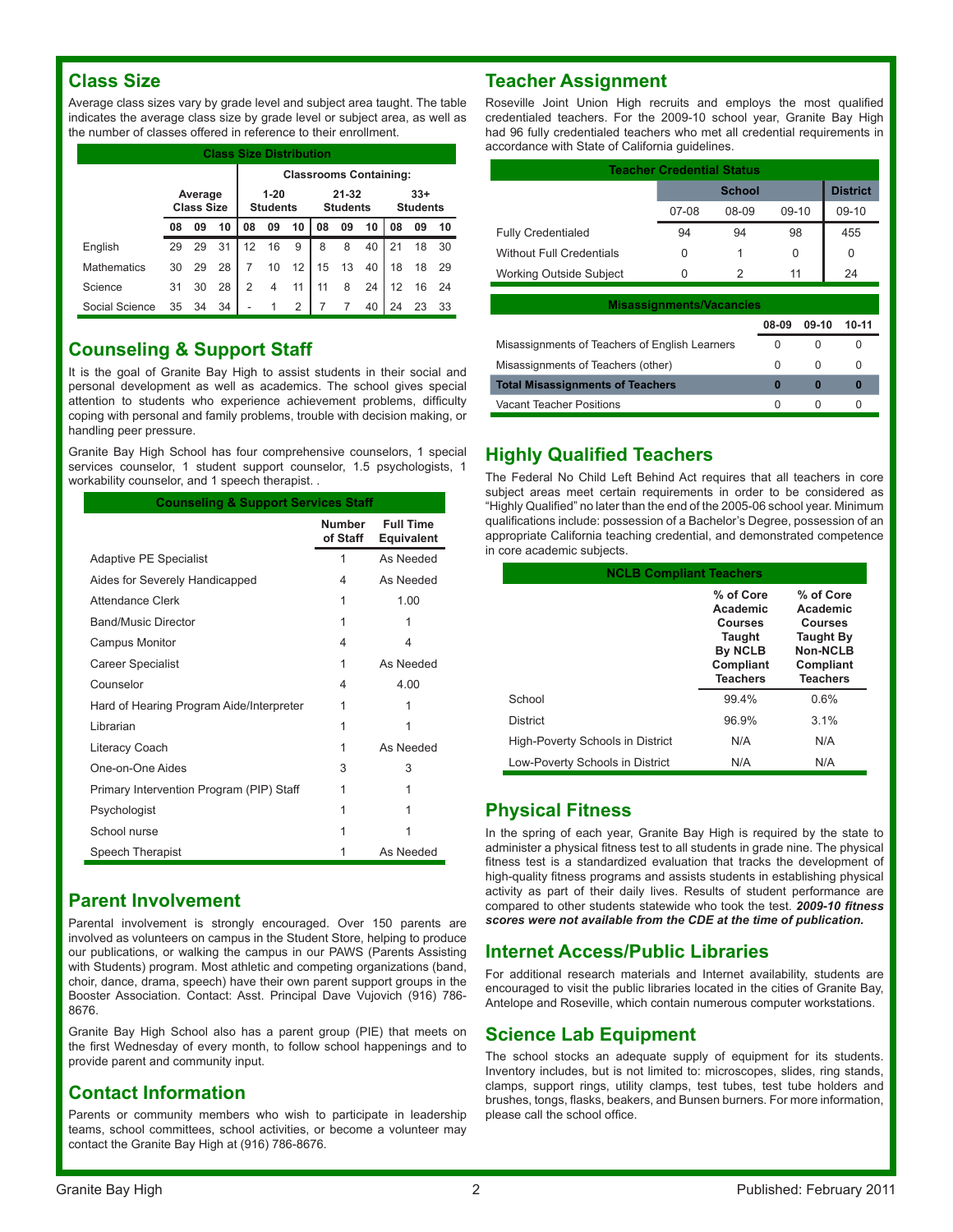#### **Instructional Materials**

The Roseville Joint Union High School District held a public meeting at the beginning of the school year and determined that each school within the District has sufficient and good quality textbooks, instructional materials, or science lab equipment pursuant to the settlement of *Williams vs. the State of California*. All students, including English learners, are given their own individual standards-aligned textbooks or instructional materials, or both, in core subjects for use in the classroom and to take home. Textbooks and supplementary materials are adopted according to a cycle developed by the State Department of Education, making the textbooks used in the school the most current available. Materials approved for use by the State are reviewed by all teachers and a recommendation is made to the School Board by a selection committee composed of teachers and administrators. All recommended materials are available for parent examination at the district office prior to adoption. The table displays information about the quality, currency, and availability of the standards-aligned textbooks and other instructional materials used at the school.

| <b>District-Adopted Textbooks</b> |                                    |                     |                         |                   |           |  |  |
|-----------------------------------|------------------------------------|---------------------|-------------------------|-------------------|-----------|--|--|
| Grade<br>Levels                   | <b>Subject</b>                     | <b>Publisher</b>    | <b>Adoption</b><br>Year | <b>Sufficient</b> | % Lacking |  |  |
| 9th-12th                          | English/<br>Language Arts          | Holt                | 2000                    | Yes               | $0.0\%$   |  |  |
| 10th-11th                         | Foreign<br>Language                | McDougal<br>Littell | 2000                    | Yes               | $0.0\%$   |  |  |
| 9th                               | Health                             | Holt                | 1994                    | Yes               | $0.0\%$   |  |  |
| 10th-12th                         | History/Social<br>Science          | Houghton<br>Mifflin | 2000                    | Yes               | $0.0\%$   |  |  |
| 9th-12th                          | <b>Mathematics</b>                 | McDougal<br>Littell | 2004                    | Yes               | $0.0\%$   |  |  |
| 9th-10th                          | Reading<br>Language Arts           | Holt                | 2002                    | Yes               | $0.0\%$   |  |  |
| 9th-12th                          | Science                            | Kendall/Hunt        | 1992                    | Yes               | $0.0\%$   |  |  |
| 10th-12th                         | Science<br>Laboratory<br>Equipment | N/A                 | 2004                    | Yes               | $0.0\%$   |  |  |

#### **California Standards Test**

The California Standards Test (CST), a component of the STAR Program, is administered to all students in the spring to assess student performance in relation to the State Content Standards. Student scores are reported as performance levels: Advanced (exceeds state standards), Proficient (meets standards), Basic (approaching standards), Below Basic (below standards), and Far Below Basic (well below standards). The combined percentage of students scoring at the Proficient and Advanced levels in English/Language Arts, Math, Social Science, Science, for the most recent period, is shown. Summative scores are not available for Math (grades 9-11) and grade 9 Social Science. For results on course specific tests, please see http://star.cde. ca.gov.

| <b>California Standards Test (CST)</b> |               |      |      |                 |      |      |              |      |      |
|----------------------------------------|---------------|------|------|-----------------|------|------|--------------|------|------|
| <b>Subject</b>                         | <b>School</b> |      |      | <b>District</b> |      |      | <b>State</b> |      |      |
|                                        | 2008          | 2009 | 2010 | 2008            | 2009 | 2010 | 2008         | 2009 | 2010 |
| English/Language Arts                  | 76            | 76   | 78   | 63              | 65   | 67   | 46           | 50   | 52   |
| <b>Mathematics</b>                     | 34            | 29   | 31   | 25              | 25   | 25   | 43           | 46   | 48   |
| Science                                | 62            | 70   | 74   | 54              | 62   | 64   | 46           | 50   | 54   |
| <b>History/Social Science</b>          | 59            | 65   | 69   | 46              | 55   | 59   | 36           | 41   | 44   |

*\*Scores are not disclosed when fewer than 10 students are tested in a grade level and/or subgroup.*

| California Standards Test (CST)      |                                     |                    |                |                                             |  |  |  |  |  |
|--------------------------------------|-------------------------------------|--------------------|----------------|---------------------------------------------|--|--|--|--|--|
|                                      | <b>Subgroups</b>                    |                    |                |                                             |  |  |  |  |  |
| <b>Subject</b>                       | English/<br>Language<br><b>Arts</b> | <b>Mathematics</b> | <b>Science</b> | History/<br><b>Social</b><br><b>Science</b> |  |  |  |  |  |
| <b>District</b>                      | 67                                  | 25                 | 64             | 59                                          |  |  |  |  |  |
| School                               | 78                                  | 31                 | 74             | 69                                          |  |  |  |  |  |
| African American                     | 27                                  | $\star$            | $\star$        | $\star$                                     |  |  |  |  |  |
| American Indian                      | 73                                  | $\star$            | $\star$        | $\star$                                     |  |  |  |  |  |
| Asian                                | 86                                  | 57                 | 95             | 78                                          |  |  |  |  |  |
| Filipino                             | 94                                  | 37                 | $\star$        | $\star$                                     |  |  |  |  |  |
| Hispanic or Latino                   | 69                                  | 24                 | 56             | 63                                          |  |  |  |  |  |
| Pacific Islander                     | $\star$                             | $\star$            | $\star$        | $\star$                                     |  |  |  |  |  |
| White                                | 78                                  | 31                 | 74             | 69                                          |  |  |  |  |  |
| Males                                | 73                                  | 33                 | 74             | 74                                          |  |  |  |  |  |
| Females                              | 83                                  | 30                 | 74             | 64                                          |  |  |  |  |  |
| Socioeconomically<br>Disadvantaged   | 59                                  | 28                 | 52             | 47                                          |  |  |  |  |  |
| <b>English Learners</b>              | $\star$                             | $\star$            | $\star$        | $\star$                                     |  |  |  |  |  |
| Students with<br><b>Disabilities</b> | 37                                  | 27                 | 24             | 34                                          |  |  |  |  |  |
| <b>Migrant Education</b>             | $\star$                             | $\star$            | $\star$        | $\star$                                     |  |  |  |  |  |

*\*Scores are not disclosed when fewer than 10 students are tested in a grade level and/or subgroup.*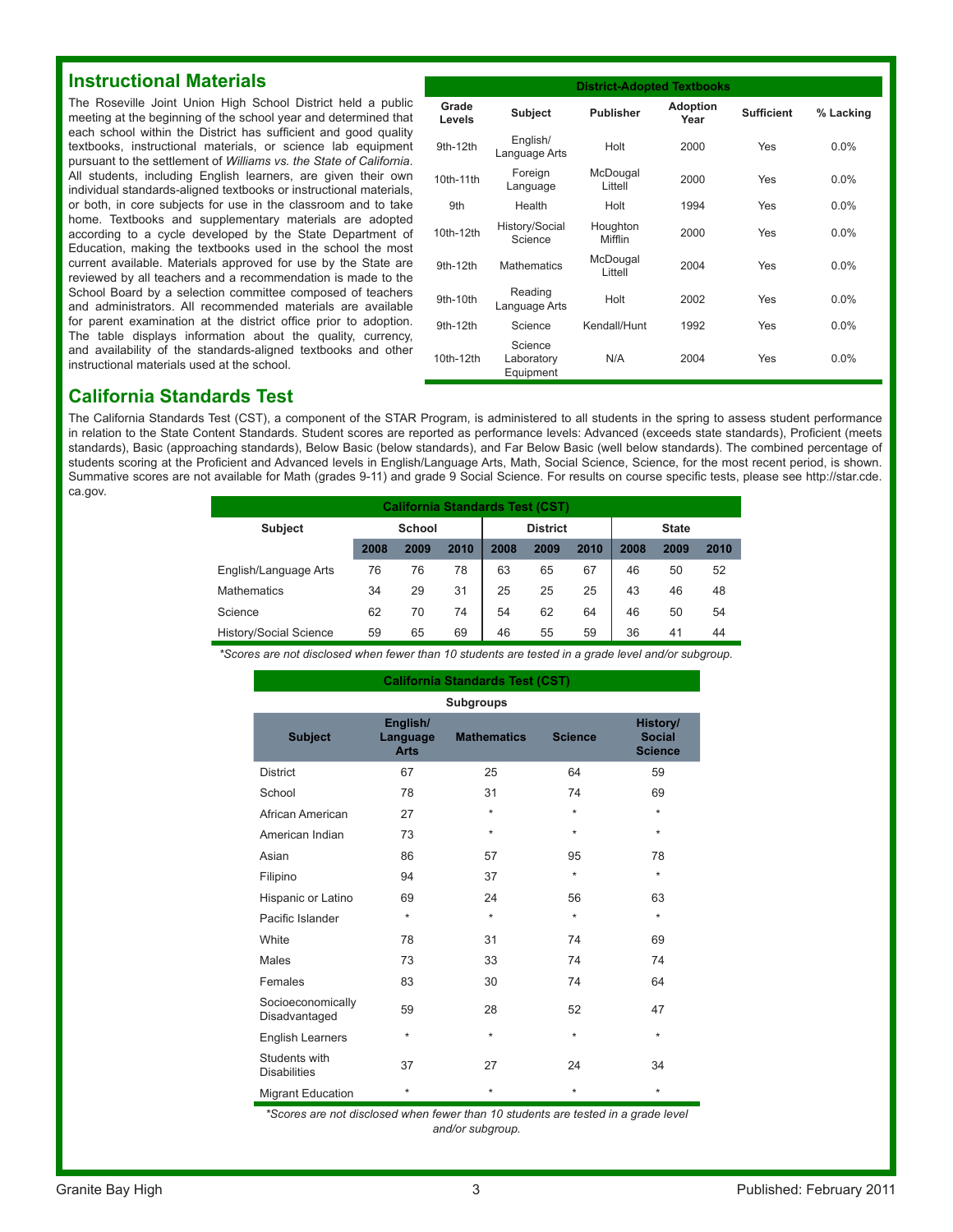#### **Academic Performance Index**

The Academic Performance Index (API) is a score on a scale of 200 to 1,000 that annually measures the academic performance and progress of individual schools in California. The state has set 800 as the API score that schools should strive to meet.

*Statewide Rank:* Schools receiving an API Base score are ranked in ten categories of equal size (deciles) from 1 (lowest) to 10 (highest), according to type of school (elementary, middle, or high school).

**Similar Schools Rank:** Schools also receive a ranking that compares that school to 100 other schools with similar demographic characteristics. Each set of 100 schools is ranked by API score from 1 (lowest) to 10 (highest) to indicate how well the school performed compared to similar schools.

The first table displays the school's API ranks and actual API point changes by student group for the past three years. The second table displays, by student group, the most recent Growth API at the school, district, and state level.

| <b>Growth API</b>                 |               |                 |              |  |  |  |  |  |
|-----------------------------------|---------------|-----------------|--------------|--|--|--|--|--|
|                                   | <b>School</b> | <b>District</b> | <b>State</b> |  |  |  |  |  |
| All Students                      | 845           | 811             | 767          |  |  |  |  |  |
| Asian                             | 896           | 853             | 889          |  |  |  |  |  |
| Hispanic or Latino                | 818           | 758             | 715          |  |  |  |  |  |
| White                             | 844           | 822             | 838          |  |  |  |  |  |
| Two or More Races                 | 852           | 826             | 807          |  |  |  |  |  |
| <b>Students with Disabilities</b> | 695           | 606             | 580          |  |  |  |  |  |

| <b>API School Results</b>         |                            |       |         |  |  |  |  |  |  |
|-----------------------------------|----------------------------|-------|---------|--|--|--|--|--|--|
|                                   | 07-08                      | 08-09 | $09-10$ |  |  |  |  |  |  |
| Statewide                         | 10                         | 10    | 9       |  |  |  |  |  |  |
| Similar Schools                   | 4                          | 3     | 2       |  |  |  |  |  |  |
|                                   | All Students at the School |       |         |  |  |  |  |  |  |
| Actual API Change                 | 11                         | 3     | 6       |  |  |  |  |  |  |
|                                   | Asian                      |       |         |  |  |  |  |  |  |
| Actual API Change                 | 31                         | -3    | 7       |  |  |  |  |  |  |
|                                   | Hispanic or Latino         |       |         |  |  |  |  |  |  |
| Actual API Change                 |                            |       | 20      |  |  |  |  |  |  |
|                                   | White                      |       |         |  |  |  |  |  |  |
| <b>Actual API Change</b>          | 10                         |       | 6       |  |  |  |  |  |  |
| <b>Students with Disabilities</b> |                            |       |         |  |  |  |  |  |  |
| Actual API Change                 |                            | -9    | 66      |  |  |  |  |  |  |
|                                   |                            |       |         |  |  |  |  |  |  |

*\* Statewide and similar schools ranks are based on the first year listed. (Example: the 07-08 rank reflects testing from Spring 2007.)*

#### **Federal Intervention Program**

Schools and districts receiving federal Title I funding enter Program Improvement (PI) if they do not make AYP for two consecutive years in the same content area (English/Language Arts or Mathematics) or on the same indicator (API or graduation rate). After entering PI, schools and districts advance to the next level of intervention with each additional year that they do not make AYP.

| <b>Federal Intervention Programs</b> |               |                   |
|--------------------------------------|---------------|-------------------|
|                                      | <b>School</b> | <b>District</b>   |
| Program Improvement (PI) Status      | Not in PI     | ln Pl             |
| First Year in PI                     |               | 2006-2007         |
| Year in PI (2010-11)                 |               | Year <sub>3</sub> |
| # of Schools Currently in PI         |               | 3                 |
| % of Schools Identified for PI       |               | 42.86%            |

#### **Adequate Yearly Progress**

No Child Left Behind (NCLB) is a federal law enacted in January 2002 that reauthorized the Elementary and Secondary Education Act (ESEA). It mandates that all students (including students who are economically disadvantaged, are from racial or ethnic minority groups, have disabilities, or have limited English proficiency) in all grades meet the state academic achievement standards for Mathematics and English/Language Arts by 2014. Schools must demonstrate "Adequate Yearly Progress" (AYP) toward achieving that goal. The federal NCLB Act requires that all schools and districts meet the following Adequate Yearly Progress (AYP) requirements:

- Participation rate on the state's standards-based assessments in English/Language Arts (ELA) and Mathematics.
- Percent proficient on the state's standards-based assessments in ELA and Mathematics.
- API as an additional indicator.
- Graduation rate (for secondary schools).

There are several consequences for schools that do not meet the AYP standards, including additional tutoring and replacing of staff. Students would also be allowed to transfer to schools (within their district) that have met their AYP's, and the former school would be required to provide the transportation to the new site. Results of school and district performance are displayed in the chart.

| <b>Adequate Yearly Progress (AYP)</b> |                                      |                    |                                      |                    |
|---------------------------------------|--------------------------------------|--------------------|--------------------------------------|--------------------|
|                                       | School                               |                    |                                      | <b>District</b>    |
| Made AYP Overall                      |                                      | Yes                |                                      | <b>No</b>          |
| <b>Met AYP Criteria</b>               | English -<br>Language<br><b>Arts</b> | <b>Mathematics</b> | English -<br>Language<br><b>Arts</b> | <b>Mathematics</b> |
| <b>Participation Rate</b>             | Yes                                  | Yes                | Yes                                  | Yes                |
| <b>Percent Proficient</b>             | Yes                                  | Yes                | No                                   | No.                |
| <b>API School Results</b>             | Yes                                  |                    |                                      | Yes                |
| <b>Graduation Rate</b>                |                                      | Yes                |                                      | Yes                |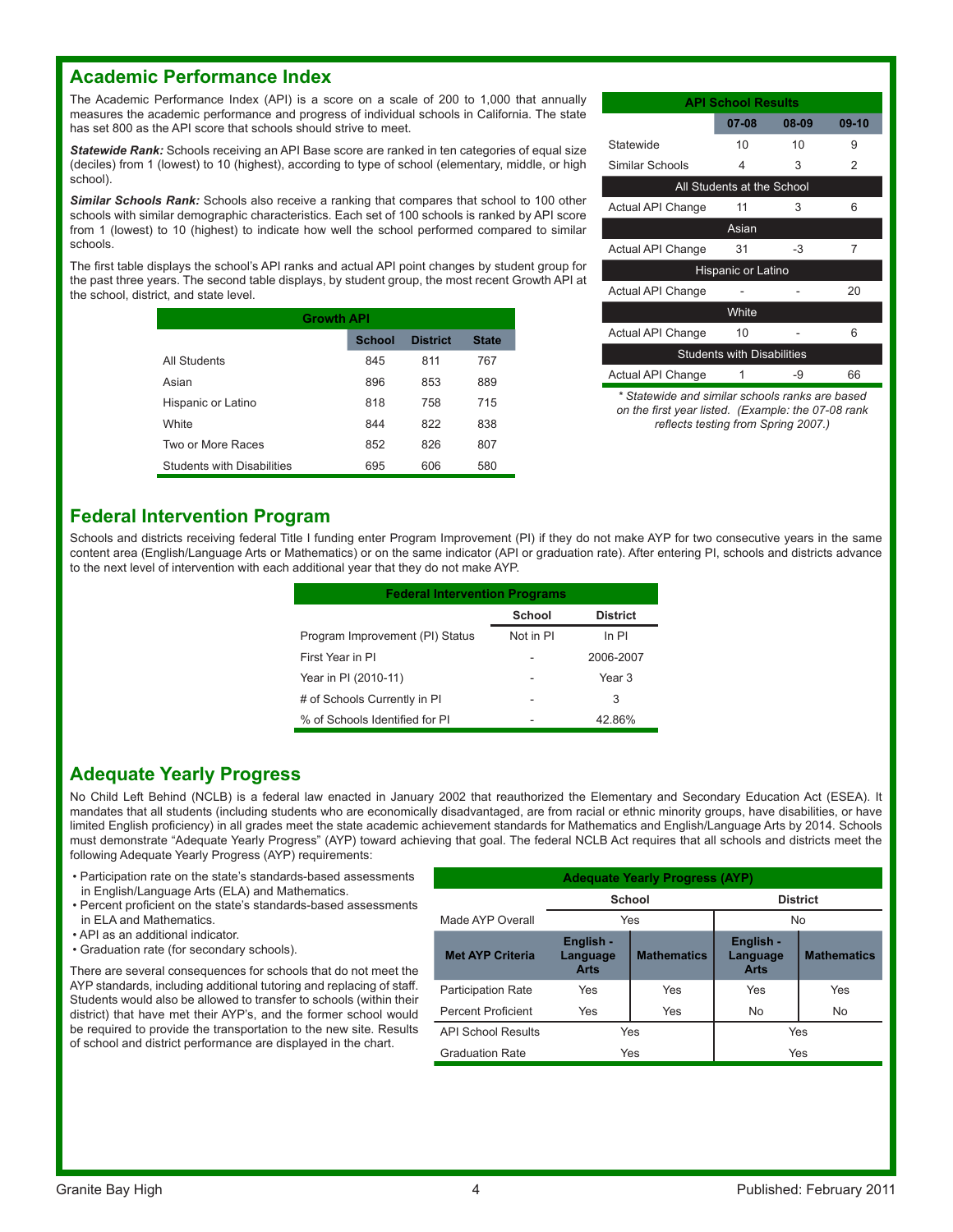#### **California High School Exit Exam (CAHSEE)**

The California High School Exit Exam is primarily used as a graduation requirement in California, but the results of this exam are also used to determine Adequate Yearly Progress (AYP) for high schools, as required by the Federal No Child Left Behind (NCLB) law. The CAHSEE has an English languagearts section and a math section and, for purposes of calculating AYP, three performance levels were set: Advanced, Proficient, and Not Proficient. The score a student must achieve to be considered Proficient is different than the passing score for the graduation requirement. Granite Bay High School has met both AYP and API criteria set by NCLB standards.

|                    | <b>CAHSEE By Subject</b> |                 |              |         |                 |              |         |                 |              |
|--------------------|--------------------------|-----------------|--------------|---------|-----------------|--------------|---------|-----------------|--------------|
|                    | 2007-08                  |                 |              | 2008-09 |                 |              | 2009-10 |                 |              |
|                    | School                   | <b>District</b> | <b>State</b> | School  | <b>District</b> | <b>State</b> | School  | <b>District</b> | <b>State</b> |
| English            | 84.2                     | 70.0            | 52.9         | 87.0    | 71.2            | 52.0         | 87.0    | 75.0            | 54.0         |
| <b>Mathematics</b> | 83.2                     | 68.9            | 51.3         | 84.7    | 73.0            | 53.3         | 82.0    | 71.0            | 53.0         |

|                                      | <b>CAHSEE By Student Group</b> |                |          |                   |                    |          |
|--------------------------------------|--------------------------------|----------------|----------|-------------------|--------------------|----------|
|                                      |                                | <b>English</b> |          |                   | <b>Mathematics</b> |          |
|                                      | <b>Not</b><br>Proficient       | Proficient     | Advanced | Not<br>Proficient | Proficient         | Advanced |
| All Students<br><b>District</b>      | 24.7                           | 31.1           | 44.9     | 27.8              | 46.6               | 25.6     |
| All Students<br>School               | 13.0                           | 32.0           | 56.0     | 18.0              | 52.0               | 30.0     |
| Male                                 | 14.0                           | 36.0           | 49.0     | 15.0              | 50.0               | 35.0     |
| Female                               | 11.0                           | 26.0           | 64.0     | 21.0              | 54.0               | 25.0     |
| Asian                                |                                | 16.0           | 84.0     |                   | 42.0               | 58.0     |
| Hispanic or Latino                   | 22.0                           | 31.0           | 47.0     | 23.0              | 49.0               | 29.0     |
| White                                | 13.0                           | 31.0           | 56.0     | 18.0              | 54.0               | 28.0     |
| Socioeconomically<br>Disadvantaged   | 28.0                           | 44.0           | 28.0     | 28.0              | 56.0               | 16.0     |
| Students with<br><b>Disabilities</b> | 46.7                           | 22.2           | 31.1     | 53.3              | 35.6               | 11.1     |

#### **Completion of High School Graduation Requirements**

Beginning with the graduating class of 2006, students in California public schools must pass both the English-language arts and mathematics portions of the California High School Exit Examination (CAHSEE) to receive a high school diploma. For students who began the 2009-10 school year in the 10th-12th grade, 98.2 percent passed both portions of the CAHSEE or received a local waiver or state exemption. Detailed information about the CAHSEE can be found at the CDE Web site at http://www.cde.ca.gov/ta/tg/hs/.

#### **Dropout & Graduation Rates**

Granite Bay High believes that effective instruction consists of the continuous building of new concepts upon existing ones and requires regular attendance and participation. In hopes of preventing and reducing dropouts, the following programs are made available to students: intervention counselor, California High School Exit Exam intervention classes, support classes in English and mathematics for students with performance and/ or achievement below grade level, and after school tutoring and homework completion areas.

|                        | <b>Graduation &amp; Dropout Rates</b> |        |        |
|------------------------|---------------------------------------|--------|--------|
|                        | 06-07                                 | 07-08  | 08-09  |
| Dropout Rate           | 1.00%                                 |        | 0.20%  |
| <b>Graduation Rate</b> | 99.00%                                | 99.00% | 99.20% |

| <b>UC/CSU Course Enrollment</b>                                                        |                   |
|----------------------------------------------------------------------------------------|-------------------|
|                                                                                        | <b>Percentage</b> |
| % of Student Enrollment in<br>Courses Required for UC/<br>CSU Admission                | 100.0%            |
| % of Graduates Who<br><b>Completed All Courses</b><br>Required for UC/CSU<br>Admission | 74.0%             |
| * Duplicated Count (one student can be enrolled in several                             |                   |

*\* Duplicated Count (one student can be enrolled in several courses).*

| <b>Completion of High School Graduation Requirements</b> |               |                 |              |
|----------------------------------------------------------|---------------|-----------------|--------------|
|                                                          | <b>School</b> | <b>District</b> | <b>State</b> |
| All Students                                             | $\star$       | 87.0%           | $\star$      |
| African American                                         | $\ast$        | 82.4%           | $\ast$       |
| American Indian                                          | $\ast$        | 66.7%           | $\ast$       |
| Filipino                                                 | $\ast$        | 88.1%           | $\ast$       |
| Hispanic or Latino                                       | $\star$       | 74.7%           | $\star$      |
| White                                                    | $\ast$        | 88.8%           | $\star$      |
| Chinese                                                  | $\star$       | 100.0%          | $\star$      |
| Japanese                                                 | $\star$       | 92.3%           | $\ast$       |
| Vietnamese                                               | $\star$       | 96.2%           | $\star$      |
| Asian Indian                                             | $\star$       | 96.5%           | $\star$      |
| Laotian                                                  | $\ast$        | 100.0%          | $\star$      |
| Other Asian                                              | $\star$       | 83.3%           | $\star$      |
| Guamanian                                                | $\ast$        | 100.0%          | $\star$      |
| Samoan                                                   | $\star$       | 100.0%          | $\star$      |
| Other Pacific Islander                                   | $\star$       | 60.0%           | $\star$      |

*\* Data was not available at the time of publication.*

#### **UC/CSU Course Completion**

Students at Granite Bay High are encouraged to take University of California/California State University (UC/CSU) preparatory courses if they plan to attend a four-year university. All students must pass each course with a grade no lower than a 'C'.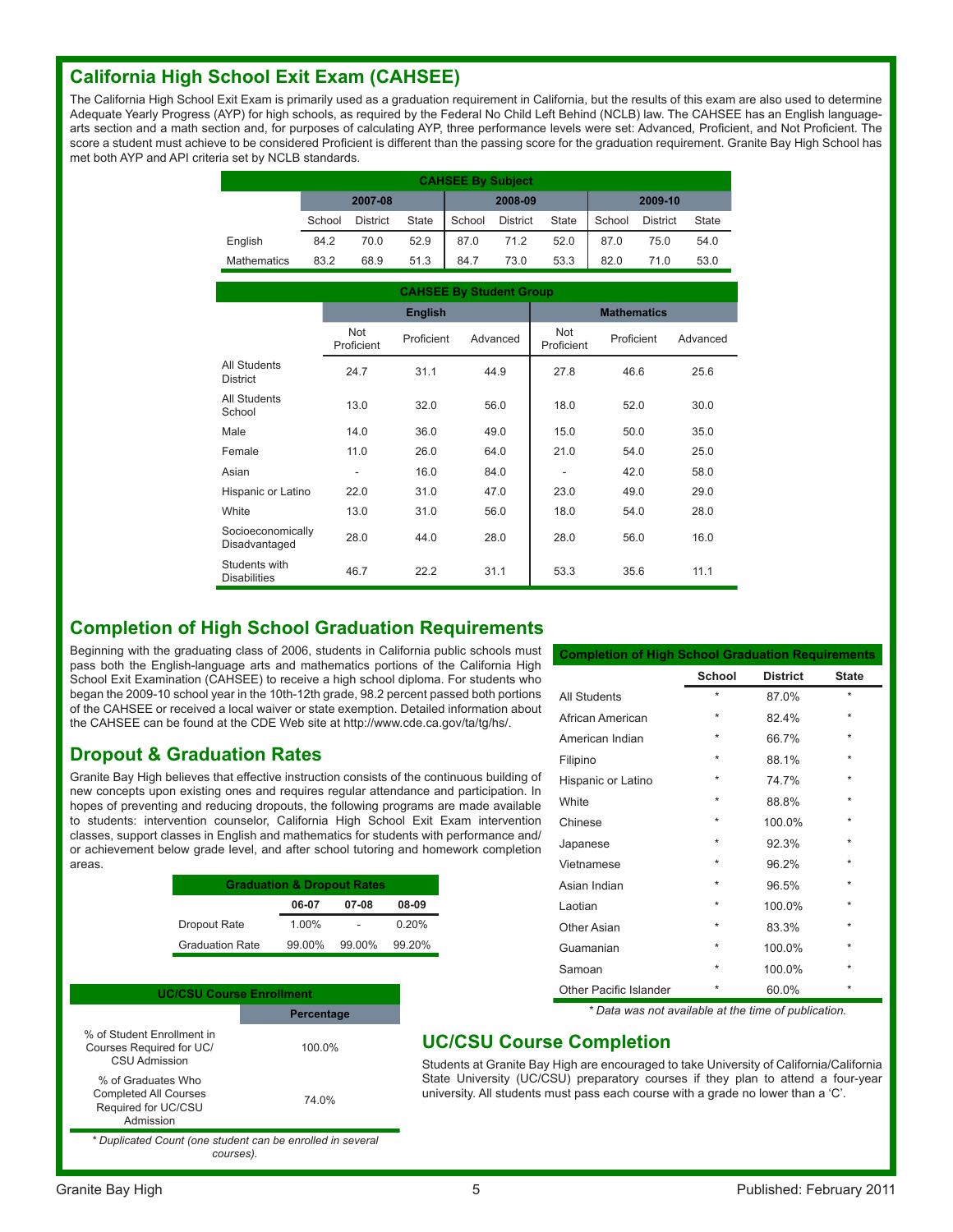#### **Career Technical Education (CTE) Programs**

Granite Bay High career planning program prepares students to succeed in real-world contexts through the development of conceptual thinking, effective communication, and the ability to apply knowledge and skills learned in the classroom. Instructors at Granite Bay High have directed efforts toward establishing school-to-work structures within each curricular area for all students, including those with special needs. Advisors/Guidance Counselors offer additional support through various programs, including: Math Tutoring, English Intervention Labs, afterschool peer tutoring and ROP classes. Granite Bay High currenlty has four "Programs of Study" in place.

|                                                               |                          | <b>CTE Programs</b>                                                                                                                                                                                                                                            |                                                                                            |                                                                                                                                                                                 |
|---------------------------------------------------------------|--------------------------|----------------------------------------------------------------------------------------------------------------------------------------------------------------------------------------------------------------------------------------------------------------|--------------------------------------------------------------------------------------------|---------------------------------------------------------------------------------------------------------------------------------------------------------------------------------|
| <b>Title of Career</b><br><b>Preparation</b><br><b>Course</b> | Who offers the<br>course | How do these classes<br>support student<br>achievement                                                                                                                                                                                                         | How does the<br>school address<br>the needs of<br>all students<br>in career<br>preparation | How are the courses<br>evaluated for effectiveness                                                                                                                              |
| Web Page Design                                               |                          | Meets graduation<br>requirements.                                                                                                                                                                                                                              | Career exploration.                                                                        | Students are monitored after<br>graduation and notes students<br>who continue in trade.                                                                                         |
| Design and<br>Engineering                                     |                          | The courses model CTE<br>curriculum standards.<br>reinforce skills, meet<br>high school graduation<br>requirements, or meet<br><b>UC A-G entrance</b>                                                                                                          | 1. Guest Speakers<br>2. Technical<br>schools Reps 3.<br><b>Resume Writing</b>              | 1. Evaluated by PCOE 2.<br>Students are monitored after<br>graduation and notes students<br>who continue in trade. 3.<br>Courses are overseen by a<br>district and local CTEAC. |
| <b>Advanced Media</b>                                         | Granite Bay HS           | requirements.                                                                                                                                                                                                                                                  |                                                                                            | <b>Advisory Committee</b>                                                                                                                                                       |
| IT - GBIT                                                     |                          |                                                                                                                                                                                                                                                                |                                                                                            | <b>Advisory Committee</b>                                                                                                                                                       |
| 3D Animation                                                  |                          | Focuses on the artistic<br>knowledge and technology<br>skills needed to create<br>3D computer animations.<br>Students learn design<br>techniques, modeling,<br>character design, texturing,<br>and animating objects.<br>Students learn industry<br>standards. | Career exploration.                                                                        | Students are monitored after<br>graduation and notes students<br>who continue in trade.                                                                                         |

#### **Career Technical Education Participation**

This table displays information about participation in the school's Career Technical Education (CTE) programs.

#### **College Entrance Info**

California high school students have two options for attending public universities in the State: Universities of California (UC), or California State Universities (CSU). There are eight UC campuses statewide, and 28 CSU schools. A college preparatory high school program includes a minimum of the following courses, referred to as the "A-G requirements."

- A: Two years of history/social science
- B: Four years of English
- C: Three years of college preparatory mathematics (Four recommended for UC)
- D: Two years of laboratory science (Three recommended for UC)
- E: Two years of a single language other than English (Three recommended for UC)
- F: One year of visual/performing arts
- G: One year of a college preparatory elective in one of the above subjects

All courses must be completed with a grade of "C" or better. The minimum GPA required for admission to a UC is 3.15, and 2.0 for the CSU system. For more information about admissions to UC schools, please visit www.ucop.edu/pathways. To prepare for entrance to a CSU school, visit www.csumentor. edu.

#### **Advanced Placement Classes**

Granite Bay High encourages students to continue their education past high school. Granite Bay High offers Advanced Placement (AP) courses for those students seeking to qualify for college credit. Sophomores, juniors and seniors achieving a score of three, four, or five on the final AP exams qualify for college credit at most of the nation's colleges. During the 2009-10, 1014 exams were taken by 619 different students. Of the students taking the test, 440 (71%) scored a "3" or better (state average is 20.8%).

| <b>Advanced Placement Classes</b> |                         |      |  |  |
|-----------------------------------|-------------------------|------|--|--|
|                                   | # of Courses Enrollment |      |  |  |
| Fine and Performing Arts          | 2                       | 36   |  |  |
| English                           | 5                       | 116  |  |  |
| Foreign Language                  | 3                       | 35   |  |  |
| <b>Mathematics</b>                | 1                       | 300  |  |  |
| Science                           | 4                       | 74   |  |  |
| Social Science                    | 15                      | 667  |  |  |
| Totals                            | 30                      | 1228 |  |  |
| Percent of Students in AP Courses | 13.7%                   |      |  |  |

#### **Enrollment & Program Completion in Career/ Technical Education (CTE) Programs (Carl Perkins Vocational and Technical Education Act)**

| Question                                                                                                                                        | <b>Response</b> |
|-------------------------------------------------------------------------------------------------------------------------------------------------|-----------------|
| How many of the school's pupils<br>participate in CTE?                                                                                          | 553             |
| What percent of the school's pupils<br>complete a CTE program and earn a<br>high school diploma?                                                | 100.0           |
| What percent of the school's CTE<br>courses are sequenced or articulated<br>between the school and institutions of<br>post secondary education? | 750             |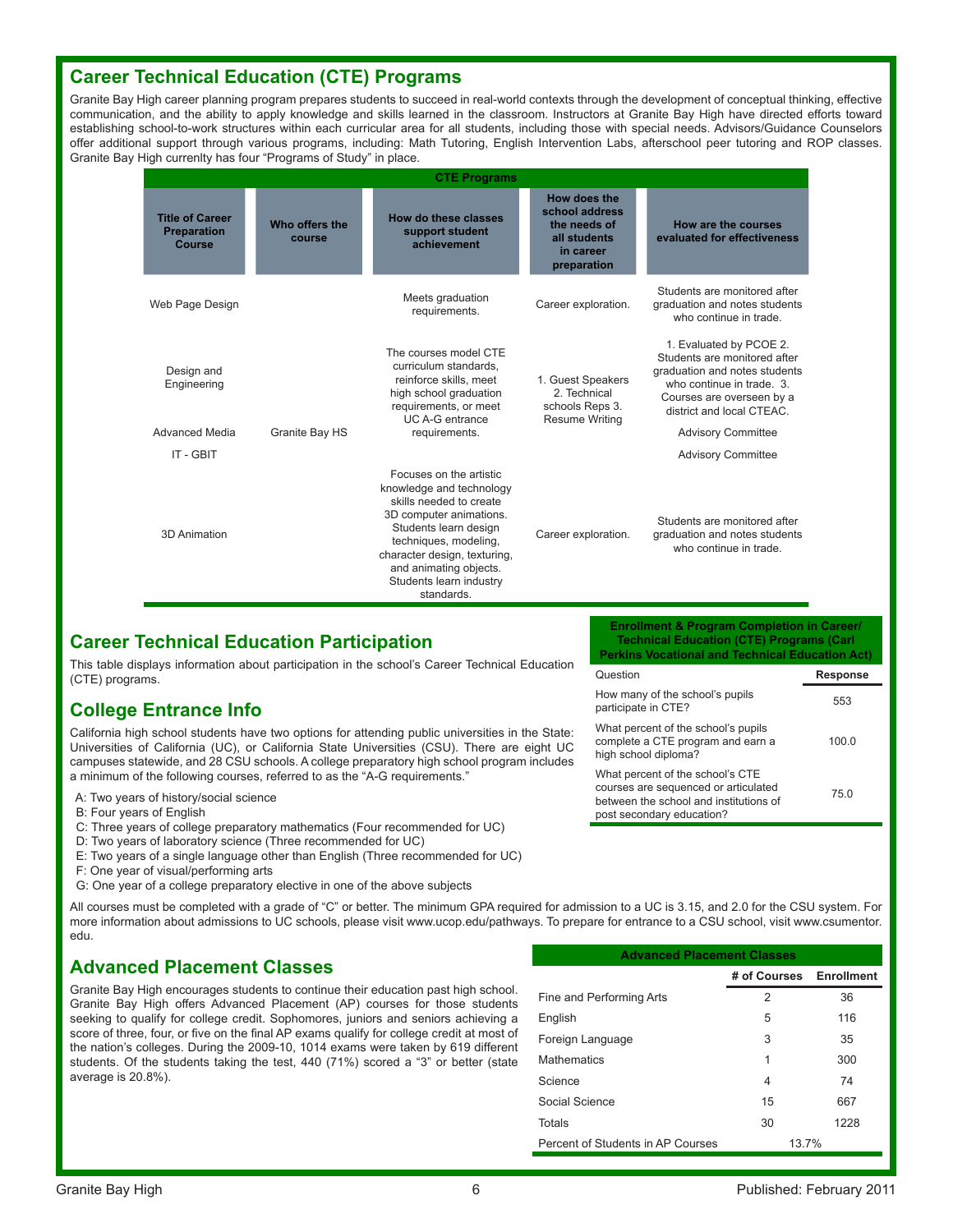#### **Safe School Plan**

Our comprehensive safe schools plan was last updated after a thorough review of our crime reports, disaster procedures, harassment policies, and school disciplinary practices. Drafts are reviewed regularly by the safe schools committee (which includes school officials - teachers, nurse, site administration & secretary - School Resource Officer, campus monitors, parent and student ) and by the district safe schools coordinator. The site safe school committee and crisis response team meets monthly to review health and safety related issues and discipline/crime reports. The plan was reviewed and updated in August 2009. It will be updated in March 2010 after it is approved by the school site council The handbook is reviewed with the staff annually at the beginning of the year and reviewed annually with the students. The discipline policy is published in a handbook that every student receives at the start of the school year. Date last discussed with staff: August 9, 2010.

#### **School Facilities**

Granite Bay High School has a clean and safe campus. Eight full-time custodial, maintenance, and grounds employees clean and maintain 82 classrooms, 6 technology labs, a professional grade woodshop, a 500-seat theater, the Learning Center, cafeteria and two gymnasiums. The campus is also fortunate to have an all-weather track and fiield, a swimming pool complex, a state of the art weight training facility, and several athletic fields including separate fields for soccer, football, baseball and softball. All teaching stations, restrooms, and facilities are cleaned and maintained in accordance with local, district, and state standards. Our commitment to student health and safety is manifested through the staffing of four full-time counselors, a .8 school nurse, full-time School Resource Officer, two 7-hour campus monitors and a shared Designated Services counselor and psychologist. GBHS has a closed-campus policy. Students and visitors are supervised and monitored before school, during breaks, at lunch and immediately after school by the principal, four assistant principals, School Resource Officer, and three campus monitors. Our parent volunteer group called PAWS (Parents Assisting With Students) supervises students and monitors the campus, the parking lot, and perimeter areas in four teams of two between the hours of 7:30 a.m. and 2:45 p.m. Teachers also participate in several extra-curricular activities that contribute to our safe campus.

The district maintenance staff has as its highest priority the safety of our students and staff. All facilities are maintained and repaired immediately to insure proper working order and a safe environment for all educational and instructional activities. Safety "walk arounds" are conducted monthly to ensure that all facilities are inspected on a routine basis. As new construction or renovations are completed all appropriate upgrades are incorporated.

| <b>School Facility Conditions</b>                                       |                                     |                                                   |      |                                                                     |
|-------------------------------------------------------------------------|-------------------------------------|---------------------------------------------------|------|---------------------------------------------------------------------|
|                                                                         | Date of Last Inspection: 12/24/2009 |                                                   |      |                                                                     |
| Overall Summary of School Facility Conditions: Exemplary                |                                     |                                                   |      |                                                                     |
| <b>Items Inspected</b>                                                  |                                     | <b>Facility Component</b><br><b>System Status</b> |      | <b>Deficiency &amp; Remedial</b><br><b>Actions Taken or Planned</b> |
|                                                                         | Good                                | Fair                                              | Poor |                                                                     |
| Systems (Gas Leaks, Mech/<br>HVAC, Sewer)                               | X                                   |                                                   |      |                                                                     |
| Interior                                                                | X                                   |                                                   |      |                                                                     |
| <b>Cleanliness (Overall</b><br>Cleanliness, Pest/Vermin<br>Infestation) | X                                   |                                                   |      |                                                                     |
| Electrical                                                              | X                                   |                                                   |      |                                                                     |
| Restrooms/Fountains                                                     | X                                   |                                                   |      |                                                                     |
| Safety (Fire Safety,<br>Hazardous Materials)                            | X                                   |                                                   |      |                                                                     |
| Structural (Structural<br>Damage, Roofs)                                | X                                   |                                                   |      |                                                                     |
| External (Grounds, Windows,<br>Doors, Gates, Fences)                    | X                                   |                                                   |      |                                                                     |

#### **Teacher & Administrative Salaries as a Percentage of Total Budget**

This table displays district salaries for teachers, principals, and superintendents, and compares these figures to the state averages for districts of the same type and size. The table also displays teacher and administrative salaries as a percent of the districts budget, and compares these figures to the state averages for districts of the same type and size. Detailed information regarding salaries may be found at the CDE Web site.

| <b>Average Salary Information</b><br><b>Teachers - Principal - Superintendent</b> |                 |              |  |  |
|-----------------------------------------------------------------------------------|-----------------|--------------|--|--|
|                                                                                   |                 |              |  |  |
|                                                                                   | <b>District</b> | <b>State</b> |  |  |
| <b>Beginning Teachers</b>                                                         | \$42,098        | \$43,096     |  |  |
| Mid-Range Teachers                                                                | \$64,676        | \$70,018     |  |  |
| <b>Highest Teachers</b>                                                           | \$84,710        | \$89,675     |  |  |
| <b>Elementary School Principals</b>                                               |                 |              |  |  |
| Middle School Principals                                                          |                 | \$122,408    |  |  |
| <b>High School Principals</b>                                                     | \$125,627       | \$128,615    |  |  |
| Superintendent                                                                    | \$196.766       | \$204.469    |  |  |
| Salaries as a Percentage of Total Budget                                          |                 |              |  |  |
| <b>Teacher Salaries</b>                                                           | 41.5%           | 37.7%        |  |  |
| <b>Administrative Salaries</b>                                                    | 6.5%            | 5.1%         |  |  |